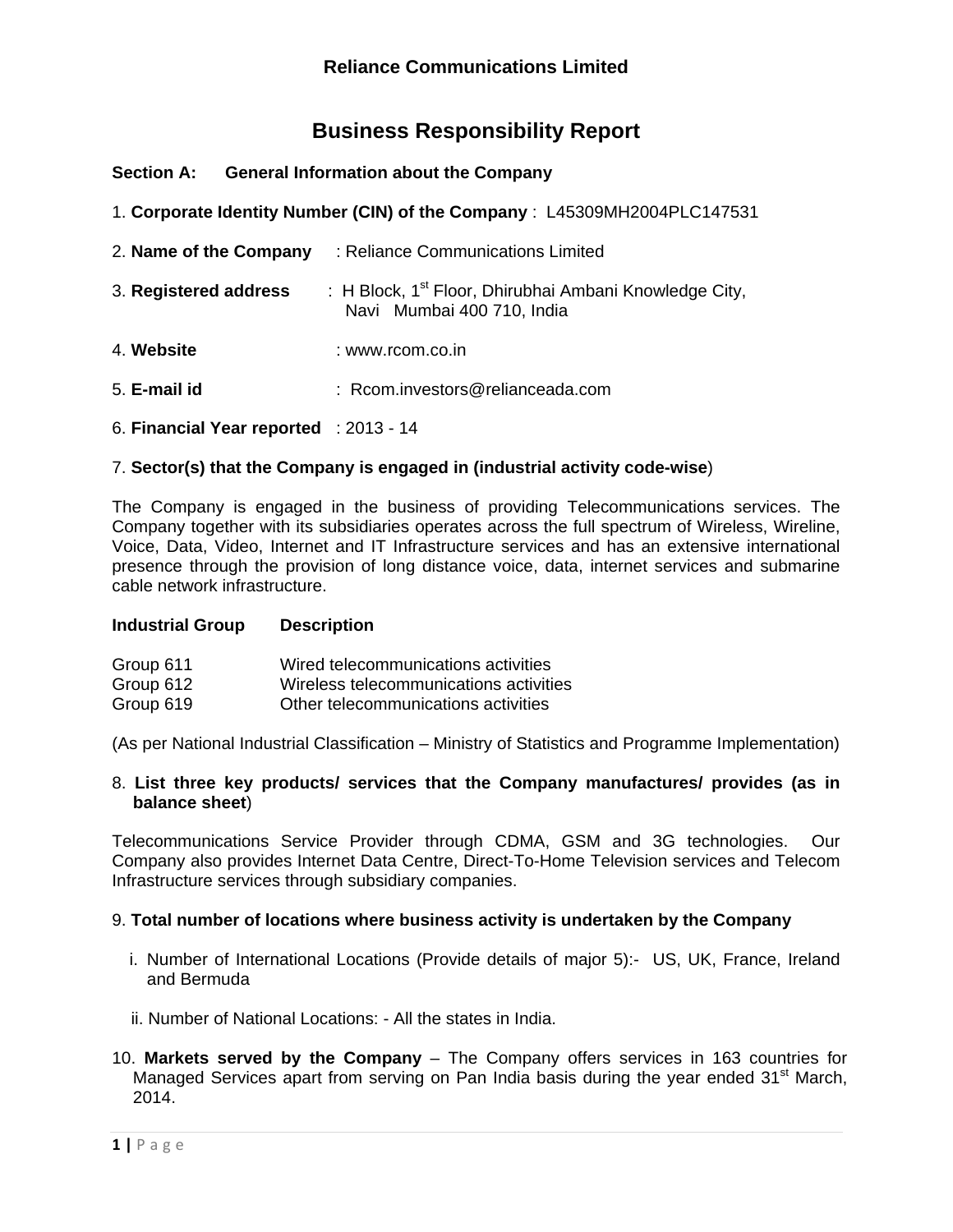# **Section B: Financial Details of the Company**

- 1. **Paid up Capital (INR**) : Rs. 1,032 crore
- 2. **Total Turnover (INR)** : Rs. 12,445 crore
- 3. **Total profit after taxes (INR)** : Rs. 730 crore

# 4. **Total Spending on Corporate Social Responsibility as percentage of profit after tax** :- 0.37%

## 5. **List of activities in which expenditure in 4 above has been incurred**:-

Following is the list of major activities under which expenditure has been incurred:

- (a) Extending Employability skills to Youth aspiring growth.
- (b) Livelihood promotion by creating employment opportunities for women and Differentlyable youth with a focus to mainstream them.
- (c) Environmental Conservation
- (d) Healthcare initiatives
- (e) Initiatives for development of community.
- (f) Education: Bridging the Literacy divide
- (g) Volunteering for Social Change

## **Section C: Other Details**

1. **Does the Company have any Subsidiary Company/ Companies**?

The Company has 82 subsidiary companies as on 31<sup>st</sup> March, 2014.

## 2. **Do the Subsidiary Company/ Companies participate in the BR Initiatives of the parent company? If yes, then indicate the number of such subsidiary company(s)**

Yes, CSR activities are done at group level in which subsidiaries are part of it.

3. **Do any other entity/entities (e.g. suppliers, distributors etc.) that the Company does business with; participate in the BR initiatives of the Company? If yes, then indicate the percentage of such entity/entities? [Less than 30%, 30-60%, More than 60%]** 

No, the entities e.g. suppliers, distributors etc. of the Company are not participating in the BR initiatives of the Company.

#### **Section D: BR Information**

- 1. **Details of Director/ Directors responsible for BR**
- a) **Details of the Director/ Director responsible for implementation of the BR policy/policies**

| אוכ      | <b>Name</b>           | <b>Designation</b>   |
|----------|-----------------------|----------------------|
| 00004593 | Prof. J. Ramachandran | Independent Director |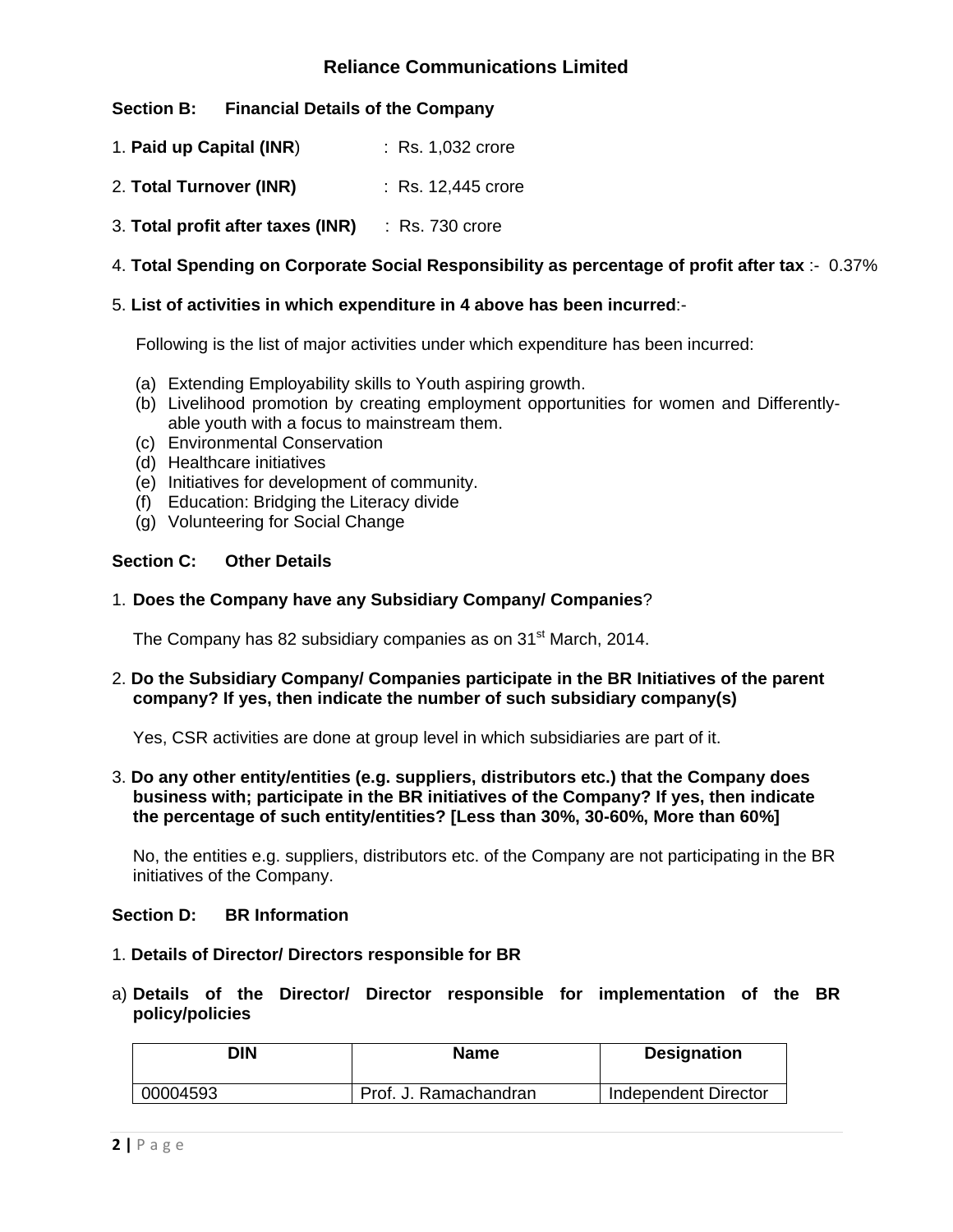# b) **Details of the BR head**

| <b>S. No.</b> | <b>Particulars</b>         | <b>Details</b>                                            |
|---------------|----------------------------|-----------------------------------------------------------|
| 1.            | DIN Number (If applicable) | N. A.                                                     |
| 2.            | Name                       | Mr. Prakash Shenoy                                        |
| 3.            | Designation                | Company Secretary, Manager and Chief Executive<br>officer |
| 4.            | <b>Telephone Number</b>    | (022) 303 86286                                           |
| 5.            | e-mail id                  | Rcom.investors@relianceada.com                            |

# 2. **Principle-wise (as per NVGs) BR Policy/policies (Reply in Y/N)**

| Principle 1 | Ethics,<br>Businesses should conduct and govern themselves with<br><b>Transparency and Accountability</b>                                                        |
|-------------|------------------------------------------------------------------------------------------------------------------------------------------------------------------|
| Principle 2 | Businesses should provide goods and services that are safe and contribute<br>to sustainability throughout their life cycle                                       |
| Principle 3 | Businesses should promote the well being of all employees                                                                                                        |
| Principle 4 | Businesses should respect the interests of and be responsive towards all<br>stakeholders, especially those who are disadvantaged, vulnerable and<br>marginalized |
| Principle 5 | Businesses should respect and promote human rights                                                                                                               |
| Principle 6 | Businesses should respect, protect and make efforts to restore<br>the<br>environment                                                                             |
| Principle 7 | Businesses, when engaged in influencing public and regulatory policy,<br>should do so in a responsible manner                                                    |
| Principle 8 | Businesses should support inclusive growth and equitable development                                                                                             |
| Principle 9 | Businesses should engage with and provide value to their customers and<br>consumers in a responsible manner                                                      |

| SI. | Questions                                                                                                                         | Ρ                                                               | P            | P | Р                   | Ρ | P                               | Р              | Ρ | Р            |
|-----|-----------------------------------------------------------------------------------------------------------------------------------|-----------------------------------------------------------------|--------------|---|---------------------|---|---------------------------------|----------------|---|--------------|
| No. |                                                                                                                                   |                                                                 | $\mathbf{2}$ | 3 | 4                   | 5 | 6                               | $\overline{7}$ | 8 | 9            |
| 1.  | Do you have a policy/ policies for                                                                                                | Y                                                               | Υ            | Υ | Υ                   | Υ | Υ                               | Υ              |   | $\checkmark$ |
| 2.  | Has the policy being formulated<br>- in<br>with<br>consultation<br>the<br>relevant<br>stakeholders?                               |                                                                 | Υ            | Υ | Υ                   | Y | Υ                               | Υ              |   |              |
| 3.  | Does the policy conform to any national<br>/international standards? If yes, specify?                                             | Y                                                               | Y            | Y | Y                   | Y | Y                               | Y              | Y |              |
| 4.  | Has the policy being approved by the<br>Board? Is yes, has it been signed by MD/<br>owner/ CEO/ appropriate Board Director?       | Y                                                               | Y            | Y | Υ                   | Υ | Y                               | Y              | Υ |              |
| 5.  | Does the company have a specified<br>committee of the Board/ Director/Official<br>to oversee the implementation of the<br>policy? |                                                                 |              |   | Yes, President - HR |   | implementation of the policies. | oversee        |   | the          |
| 6.  | Indicate the link for the policy to be<br>viewed online?                                                                          | Code of conduct is available on our<br>website - www.rcom.co.in |              |   |                     |   |                                 |                |   |              |
| 7.  | formally<br>Has<br>the<br>policy<br>been<br>communicated to all relevant internal and<br>external stakeholders?                   | Yes, Policies have been communicated<br>to concern.             |              |   |                     |   |                                 |                |   |              |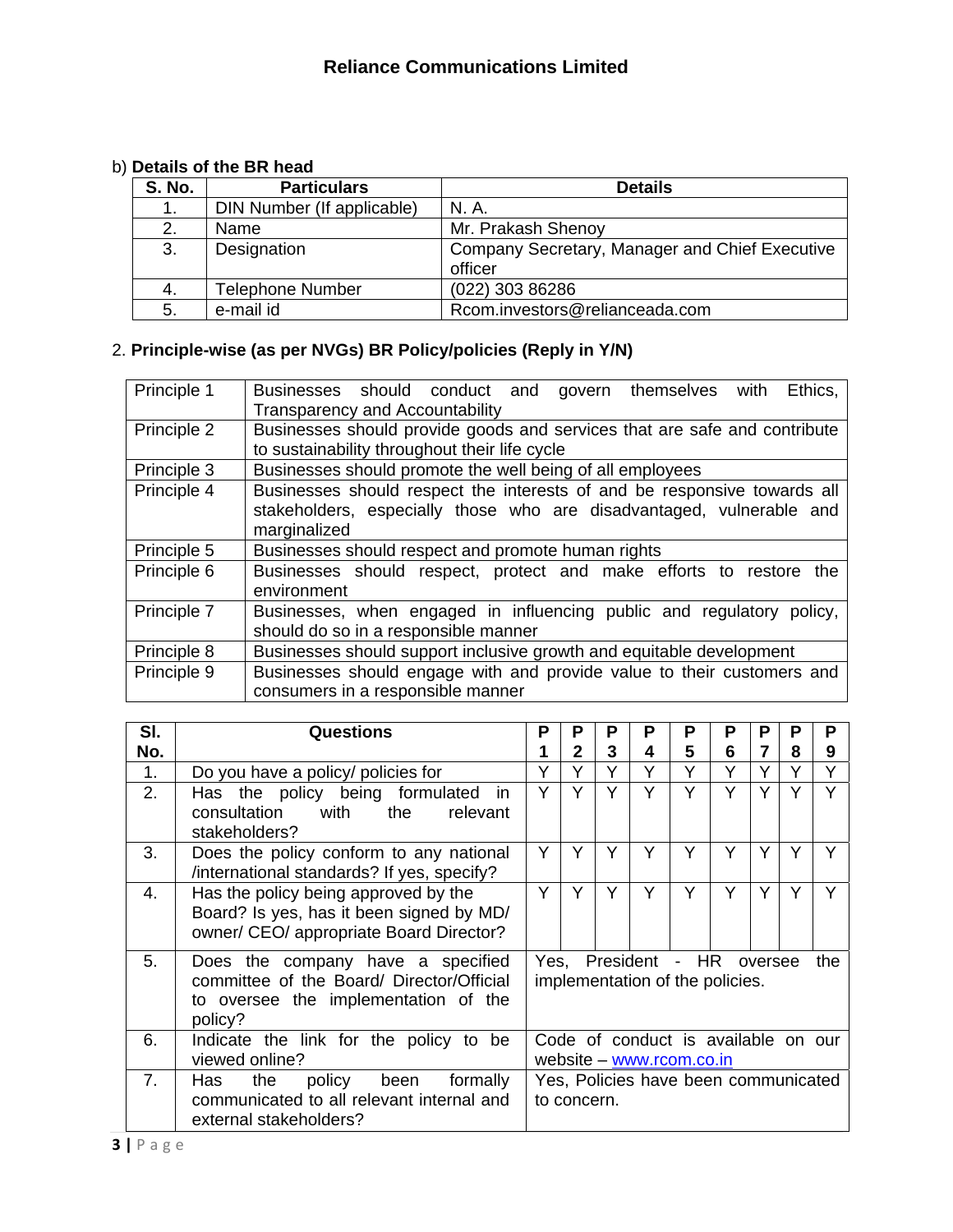| 8.  | Does the company have in-house                                                                                                  | Yes, all policies are implemented.                                                                           |
|-----|---------------------------------------------------------------------------------------------------------------------------------|--------------------------------------------------------------------------------------------------------------|
|     | structure to implement the policy/policies?                                                                                     | through President - HR.                                                                                      |
| 9.  | Does the Company have a grievance                                                                                               | We have a mechanism to redress the                                                                           |
|     | redressal mechanism related to the<br>policy/policies to address stakeholders'<br>grievances related to the policy/policies?    | grievance of the stakeholder related to<br>policy. They can approach the<br>Chairman of the Audit Committee. |
| 10. | Has the company carried out independent<br>audit/evaluation of the working of this<br>policy by an internal or external agency? | Management Audit<br>Our<br>Team<br>independently evaluates the working of<br>these policies.                 |

## 2 a. **If answer to S.No. 1 against any principle, is 'No', please explain why: (Tick up to 2 options)**

| SI. | Questions                                                                                                                                     |                | P | P | P | Р | P | P | Р | P |
|-----|-----------------------------------------------------------------------------------------------------------------------------------------------|----------------|---|---|---|---|---|---|---|---|
| No. |                                                                                                                                               |                | 2 | 3 | 4 | 5 | 6 |   | 8 | 9 |
| 1.  | The company has not understood the<br><b>Principles</b>                                                                                       |                |   |   |   |   |   |   |   |   |
| 2.  | The company is not at a stage where it<br>finds itself in a position to formulate and<br>implement the policies on<br>specified<br>principles | Not applicable |   |   |   |   |   |   |   |   |
| 3.  | The company does not have financial or<br>manpower resources available for the task                                                           |                |   |   |   |   |   |   |   |   |
| 4.  | It is planned to be done within next 6<br>months                                                                                              |                |   |   |   |   |   |   |   |   |
| 5.  | It is planned to be done within the next 1<br>vear                                                                                            |                |   |   |   |   |   |   |   |   |
| 6.  | Any other reason (please specify)                                                                                                             |                |   |   |   |   |   |   |   |   |

#### 3. **Governance related to BR**

 **Indicate the frequency with which the Board of Directors, Committee of the Board or CEO to assess the BR performance of the Company. Within 3 months, 3-6 months, Annually, More than 1 year.** 

The Chief Executive Officer of the Company reviews the BR performance of the Company on annual basis.

**Does the Company publish a BR or a Sustainability Report? What is the hyperlink for viewing this report? How frequently it is published?** 

Yes, and will host BRR on website every year once Annual Report is published.

#### **Section E: Principle-wise performance**

**Principle 1 Businesses should conduct and govern themselves with Ethics, Transparency and Accountability.**

1. **Does the policy relating to ethics, bribery and corruption cover only the company? Yes/ No. Does it extend to the Group/ Joint Ventures/ Suppliers/Contractors/NGOs /Others?**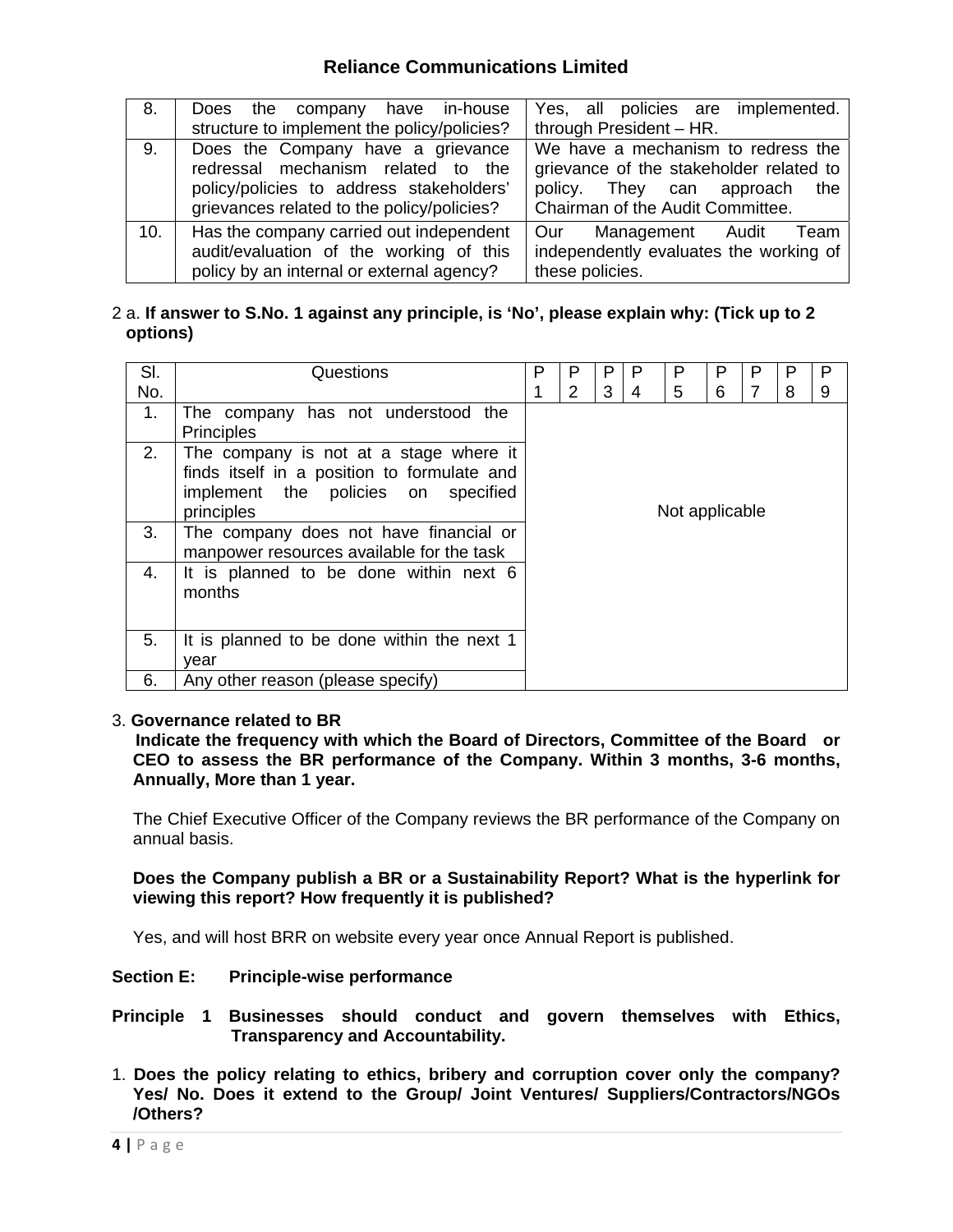The Company considers Corporate Governance as an integral part of good management. The Company's policy relating to ethics, bribery and corruption is covered under Reliance Group Companies Code of Ethics and Business Policies, which are applicable to all personnel of the Company as well as to the (i) Consultants, (ii) Representatives, (iii) Suppliers, (iv) Contractors and (v) Agents dealing with the Company.

2. **How many stakeholder complaints have been received in the past financial year and what percentage was satisfactorily resolved by the management?** *If so, provide details thereof, in about 50 words or so.* 

| <b>Stakeholder Complaints</b>  |                               |                                     |                             |  |  |  |  |
|--------------------------------|-------------------------------|-------------------------------------|-----------------------------|--|--|--|--|
| <b>Complaints</b>              | No. of complaints<br>received | No.<br>оf<br>complaints<br>resolved | % of complaints<br>resolved |  |  |  |  |
| <b>Shareholders Complaints</b> | 54                            | 54                                  | 100%                        |  |  |  |  |
| <b>Customers Complaints</b>    | 4272084                       | 4229363                             | 99%                         |  |  |  |  |

# **Principle 2 Businesses should provide goods and services that are safe and contribute to sustainability throughout their life cycle.**

## 1. **List up to 3 of your products or services whose design has incorporated social or environmental concerns, risks and/or opportunities**.

Our Company provides Telecommunications Service through CDMA, GSM and 3G technologies. Our Company also provides Internet Data Centre, Direct-To-Home services and Telecom Infrastructure through subsidiary companies.

The electronic components used in Set-Top-Box (STB) are compliant of Restriction of Hazardous Substances (RoHS). This eliminates harmful impact to the environment.

Another major challenge is to optimize the electricity use at the Data center. Normally, Data center operation itself involves enormous amount of electricity consumption measured by power usage effectiveness (PUE). The huge electricity consumption has a negative impact on the environment and corporate operating costs. We have been identifying and implementing the technologies, mechanisms at all the data centers to improve the PUE.

Electromagnetic radiation from BTS antenna and noise pollution from usage of Diesel Generator may be considered as an environment concerns. Radiation and noise pollution are within the permissible limit, but still we are closely monitoring the same and take preventive steps to reduce radiation and noise pollution.

# 2. **For each such product, provide the following details in respect of resource use (energy, water, raw material etc.) per unit of product (optional):**

The Company's services do not have any broad based impact on energy. Our Internet Data Center (IDC), normally, has a connected load of 5 MW which is being taken from the local grids. We have implemented the Energy Management System (ISO 50001\_EnMS) at our largest data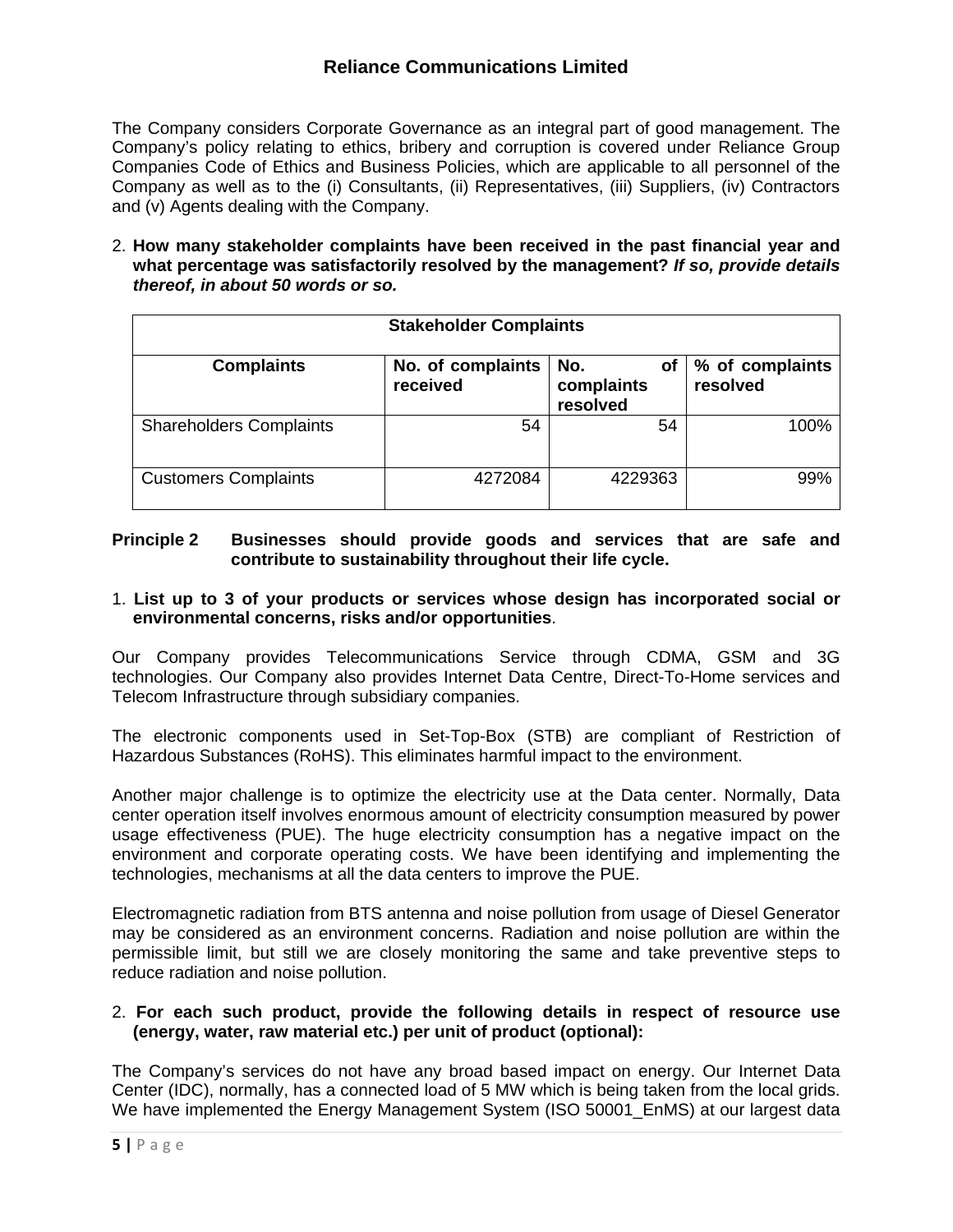center in Mumbai and in process of implementing this across all data centers in India. IDC is also planning to implement, Environmental Management System (ISO 14001) and Occupational Health and Safety system (OHSAS 18001).

Spectrum is used for Electromagnetic radiation and Diesel is used in Diesel Generator as a resource. Electromagnetic radiation is measured in unit of RF power transmitted in watt per meter square and Noise pollution emitted from Diesel Generator is measured in terms of dB level.

## **3. Does the company have procedures in place for sustainable sourcing (including transportation)? i. If yes, what percentage of your inputs was sourced sustainably?**  *Also, provide details thereof, in about 50 words or so.*

Yes, our policy aims to have long term relationship with various vendors. We have detailed procedures for finalisation of prospective vendors, which includes techno commercial analysis, vendor's financial strength, market share, past track record etc. All vendors providing goods/ services have to comply with the local laws. While selecting a product, efforts are put on environment friendliness, low power consumption, EMF radiation monitoring / testing etc.

At present around 60% of our inputs are sourced sustainably.

## 4. **Has the company taken any steps to procure goods and services from local & small producers, including communities surrounding their place of work? If yes, what steps have been taken to improve their capacity and capability of local and small vendors?**

We support and encourage local vendors for ensuing positive impact of sourcing resources. The local vendors were used for small civil related jobs, fiber related services, sign boards, local supply of materials, material handling, housekeeping, etc. We have appointed local service providers whose job is to give after sales service to the customers. These service providers are given regular training so as to optimise their capacity and capabilities.

#### 5. **Does the company have a mechanism to recycle products and waste? If yes what is the percentage of recycling of products and waste (separately as <5%, 5-10%, >10%). Also, provide details thereof, in about 50 words or so.**

Yes, Company has well established process for disposal of Products Waste, e.g. Telecom End of Life Batteries though Battery OEMs and Electronics waste are being disposed off through scrap vendors after proper disposal certificates are being taken from the vendors.

We also re-use the STBs by refurbishing them. At present, around 20% of new Installations are from the refurbished lot.

# **Principle 3 Businesses should promote the well being of all employees.**

# 1. **Please indicate the Total number of employees**.

The total numbers of employees were 13,746 on rolls as on March 31, 2014.

## 2. **Please indicate the Total number of employees hired on temporary/contractual/casual basis**.

There are total 3,802 employees**.**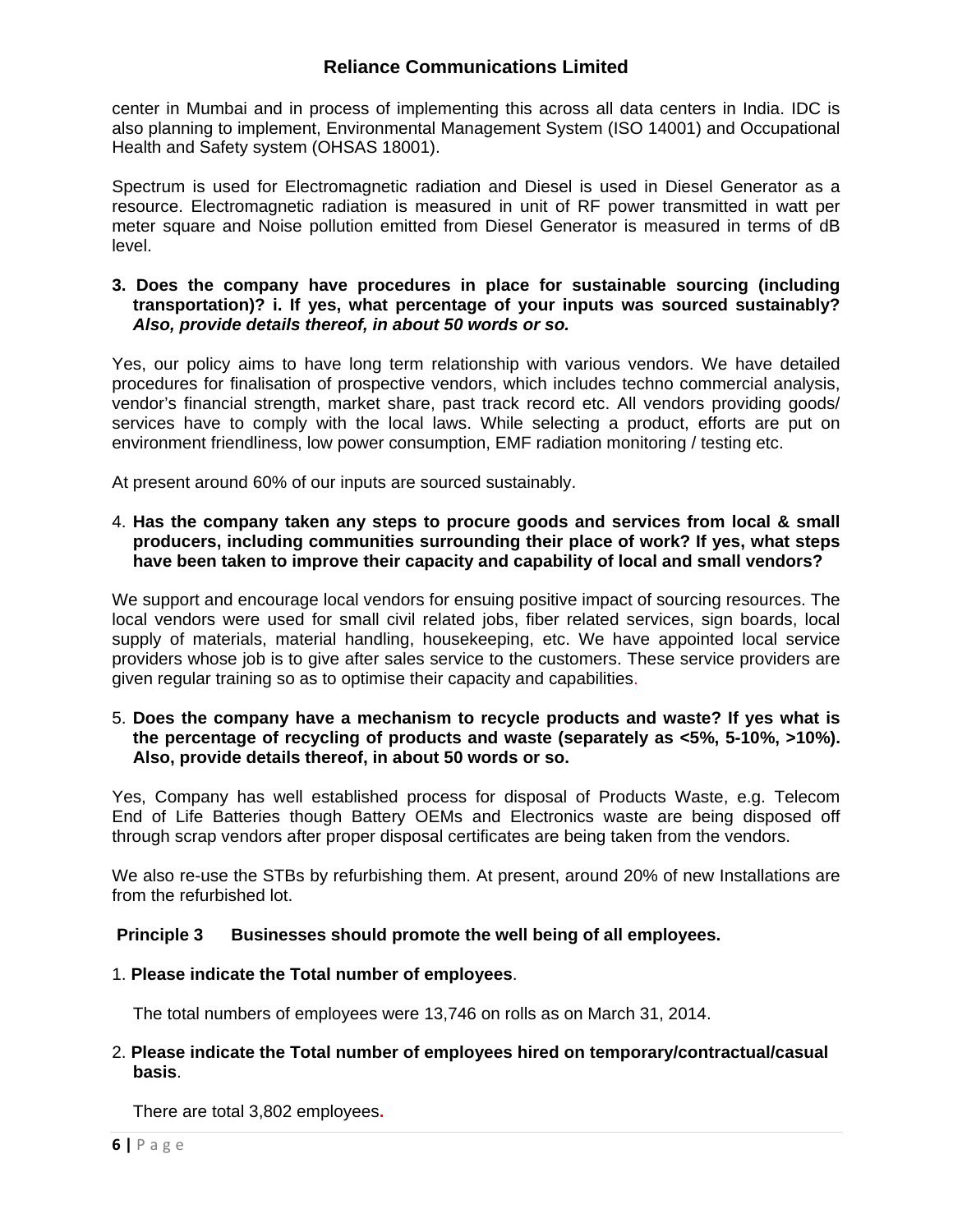# 3. **Please indicate the Number of permanent women employees**.

There are 2,135 women employees on the rolls of the Company.

## 4. **Please indicate the Number of permanent employees with disabilities**

There are 28 employees with disabilities.

## 5. **Do you have an employee association that is recognized by management**?

No

6. **What percentage of your permanent employees is members of this recognized employee association?**

Not Applicable

7. **Please indicate the Number of complaints relating to child labour, forced labour, involuntary labour, sexual harassment in the last financial year and pending, as on the end of the financial year**.

| SI.<br>No. | Category                                           | No. of complaints filed<br>during the financial year                                                | No. of complaints<br>pending as on<br>end of the<br>financial year |
|------------|----------------------------------------------------|-----------------------------------------------------------------------------------------------------|--------------------------------------------------------------------|
| 1.         | Child labour/ forced labour/<br>involuntary labour | The Company does not hire<br>Child labour, forced labour or<br>involuntary labour.<br>No Complaint. | Not Applicable                                                     |
| 2.         | Sexual harassment                                  | No case reported.                                                                                   | Not Applicable.                                                    |
| 3.         | Discriminatory employment                          | There is no discrimination in<br>the recruitment process of<br>the Company.                         | Not Applicable                                                     |

8. **Safety and skill up-gradation training provided to following percentage of under mentioned employees in the last year?**

|           | • Permanent Employees                    | $-22\%$ |
|-----------|------------------------------------------|---------|
|           | • Permanent Women Employees              | $-21\%$ |
|           | • Casual/Temporary/Contractual Employees | $-14%$  |
| $\bullet$ | <b>Employees with Disabilities</b>       | - NA    |

#### **Principle 4 Businesses should respect the interests of and be responsive towards all stakeholders, especially those who are disadvantaged, vulnerable and marginalized.**

#### 1. **Has the company mapped its internal and external stakeholders? Yes/No**

Yes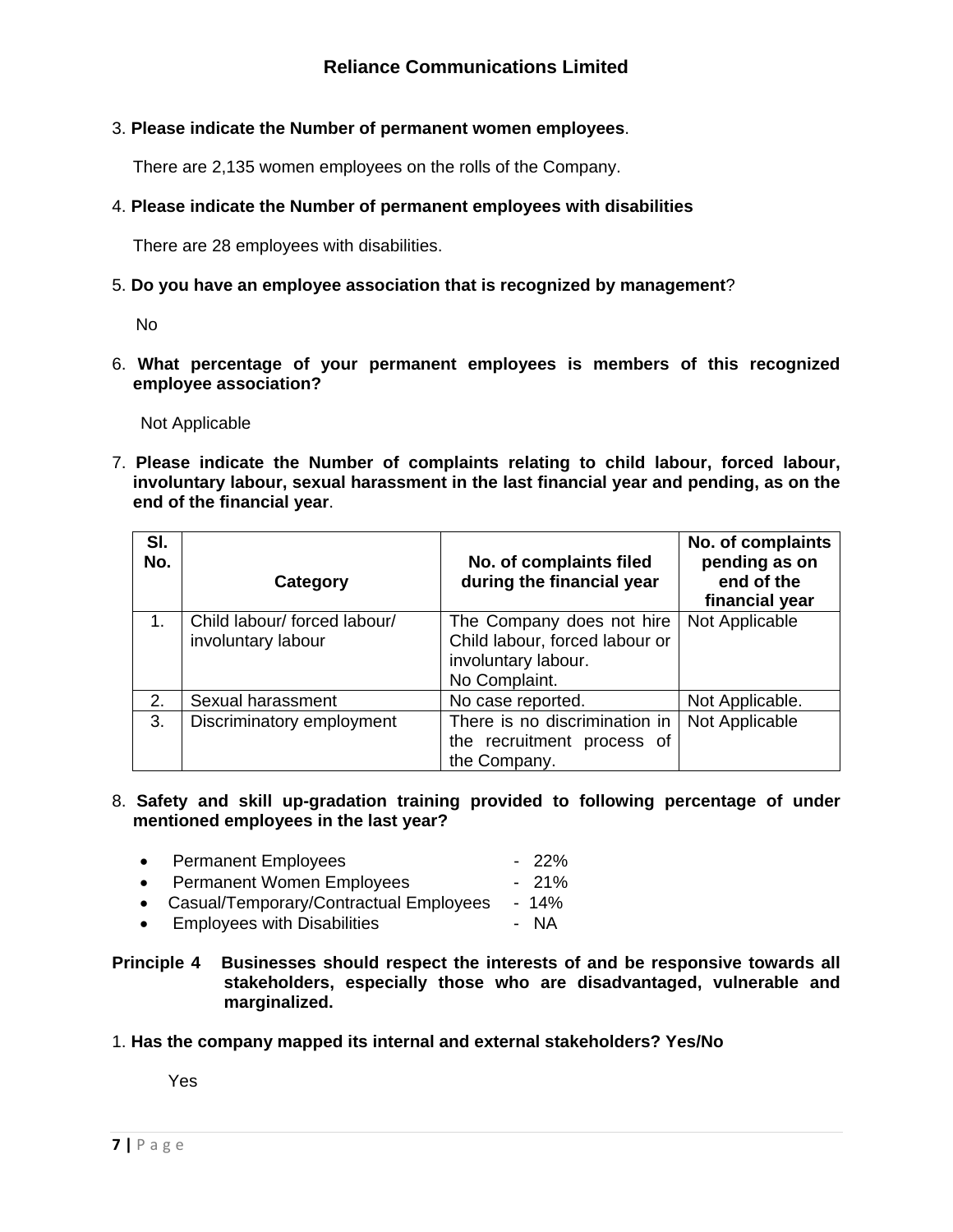2. **Out of the above, has the company identified the disadvantaged, vulnerable & marginalized stakeholders**.

Yes, the Company has identified the disadvantaged, vulnerable and marginalised stakeholders.

3. **Are there any special initiatives taken by the company to engage with the disadvantaged, vulnerable and marginalized stakeholders? If so, provide details thereof, in about 50 words or so.**

We as a corporate entity envisage to nourish and sustain the ecosystems in which we operate by aiming for sustained and inclusive development across our stakeholder base.

Our endeavours are planned and implemented to extend enabling support to the disadvantaged and marginalized stakeholders. These include children, youth, women through endeavours which include VIDYA, PRAYAG, Reliance ASHA, Swavlambhan and others.

#### **Principle 5 Businesses should respect and promote human rights**

#### 1. **Does the policy of the company on human rights cover only the company or extend to the Group/ Joint Ventures/ Suppliers/Contractors/N GOs/ Others?**

Most of the aspects of human policy are covered in our Reliance Group Companies Code of Ethics and Business Policies. We respect human rights. All the labor related laws are based on human rights principle, which we follow consistently. We provide equal opportunity to all the sections of the society without any discrimination. We are in process of formulating the Ombudsman Policy of the Company on human rights.

## 2. **How many stakeholder complaints have been received in the past financial year and what percent was satisfactorily resolved by the management**?

Please refer our response to Principle No.1.

#### **Principle 6 Businesses should respect, protect and make efforts to restore the environment.**

#### 1. **Does the policy related to Principle 6 cover only the company or extends to the Group/Joint Ventures/Suppliers/Contractors/NGOs/others**.

Our companies in the group are committed to achieve the global standards of health, safety and environment. We believe in sharing process and product innovations within the group and extending its benefits to the Industry. We believe in safeguarding environment for long term. Reliance Group Companies Code of Ethics and Business Policies is applicable to all personnel of the Company as well as to the Consultants, Representatives, Suppliers, Contractors and Agents dealing with the Company.

2. **Does the company have strategies/ initiatives to address global environmental issues such as climate change, global warming, etc? Y/N. If yes, please give hyperlink for webpage etc.**

Yes, the Company has taken the initiatives on Green telecom such as :- (i) Usage of renewable energy with solar panels, (ii) Usage of newly developed batteries to reduce fuel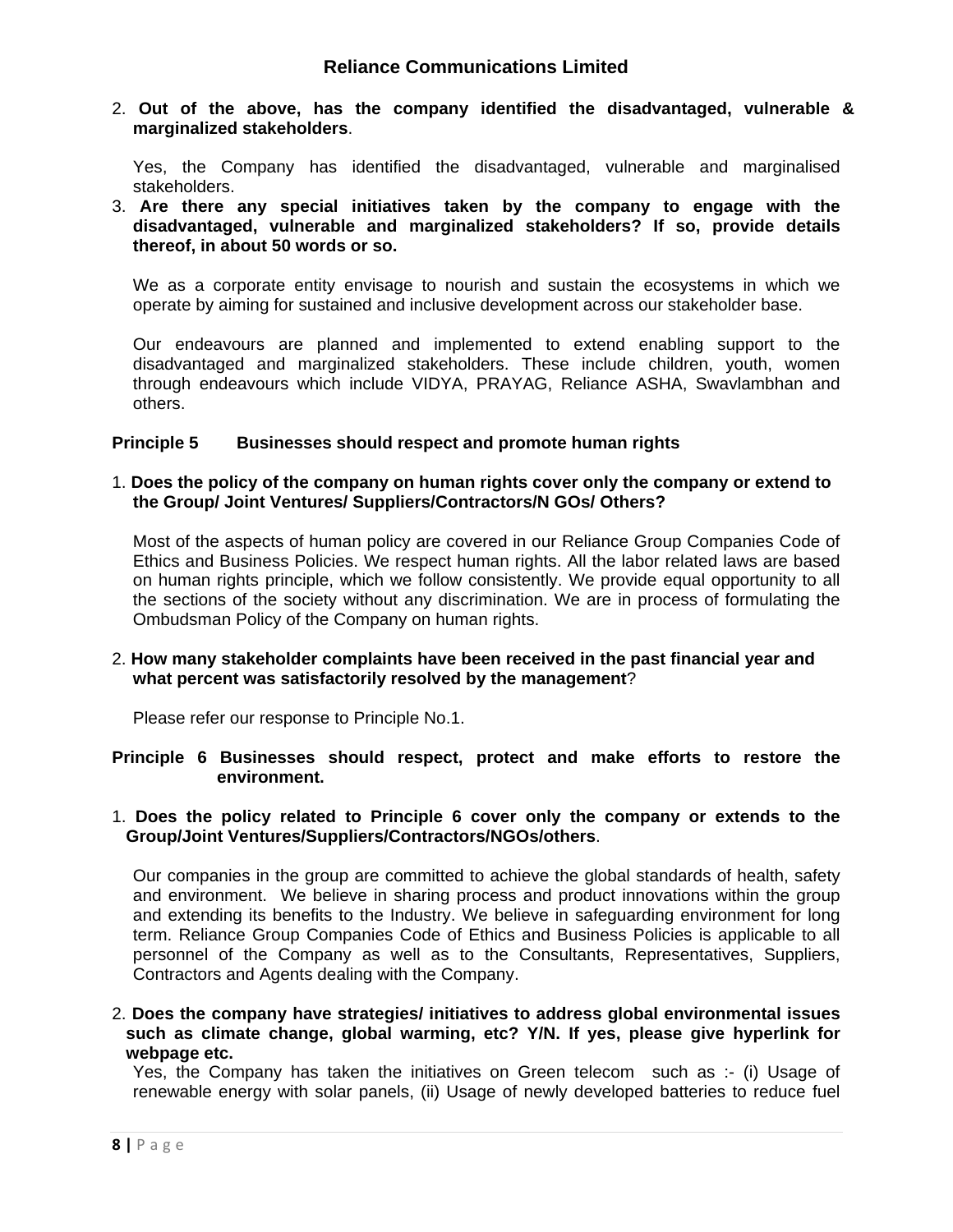consumption at telecom sites and thereby reducing CO2 emission etc. Hyperlink is not available.

## 3. **Does the company identify and assess potential environmental risks? Y/ N**

Yes. Reduction of Carbon Emission is being implemented by the Company by deploying High Efficient Batteries and Energy Conservation measures such as Sourcing Power through Green resource e.g. Solar and RESCO Model.

We have also identified and assess potential environmental risks as follows:

- 1. Electro-Magnetic Radiation: We comply with EMF norms released by DOT.
- 2. Tower Structure safety: Towers are deployed on the basis of Wind Zone compliance.
- 3. Lighting arrester and earthling are also used for tower safety.
- 4. Towers are complied with fire safety norms and practices.
- 5. Surplus electronics equipments not in use are sold and we follow the e-waste process to dispose of these equipments.
- 4. **Does the company have any project related to Clean Development Mechanism? If so, provide details thereof, in about 50 words or so. Also, if Yes, whether any environmental compliance report is filed**?

The Company has undertaken the following projects related to Clean Development Mechanism –

- a) Initiatives on Green telecom with focus on (i) Renewable energy like solar, (ii) Newly developed batteries to reduce fuel consumption on telecom sites and thereby, reducing CO2 emission.
- b) Guidelines on TRAI for CO2 reduction have been released and compliance report was submitted.
- c) BTS runs on minimal power consumption mode based on actual traffic.

#### 5. **Has the company undertaken any other initiatives on – clean technology, energy efficiency, renewable energy, etc. Y/ N. If yes, please give hyperlink for web page etc.**

Yes. Company has deployed High Efficient Batteries and Energy Conservation measures such as Sourcing Power through Green resource e.g. Solar and RESCO Model. The Company has also taken up measures in reducing / removing use of Air-conditioners for Telecom BTS Sites by converting Sites to Outdoor category. Initiatives on Green telecom such as (i) renewable energy with solar panels, (ii) usage of high efficient batteries and (iii) DC power are supplied to reduce fuel consumption on telecom sites (iv) reduction of CO2 emission is being planned for 5000 sites.

## 6. **Are the Emissions/ Waste generated by the company within the permissible limits given by CPCB/SPCB for the financial year being reported?**

CPCB/ SPCB are not applicable for Telecommunication Network. We comply with the regulatory requirement as released by DOT from time to time. We are continuously reducing the carbon foot printing of IDC by reducing the CO2 emissions year by year.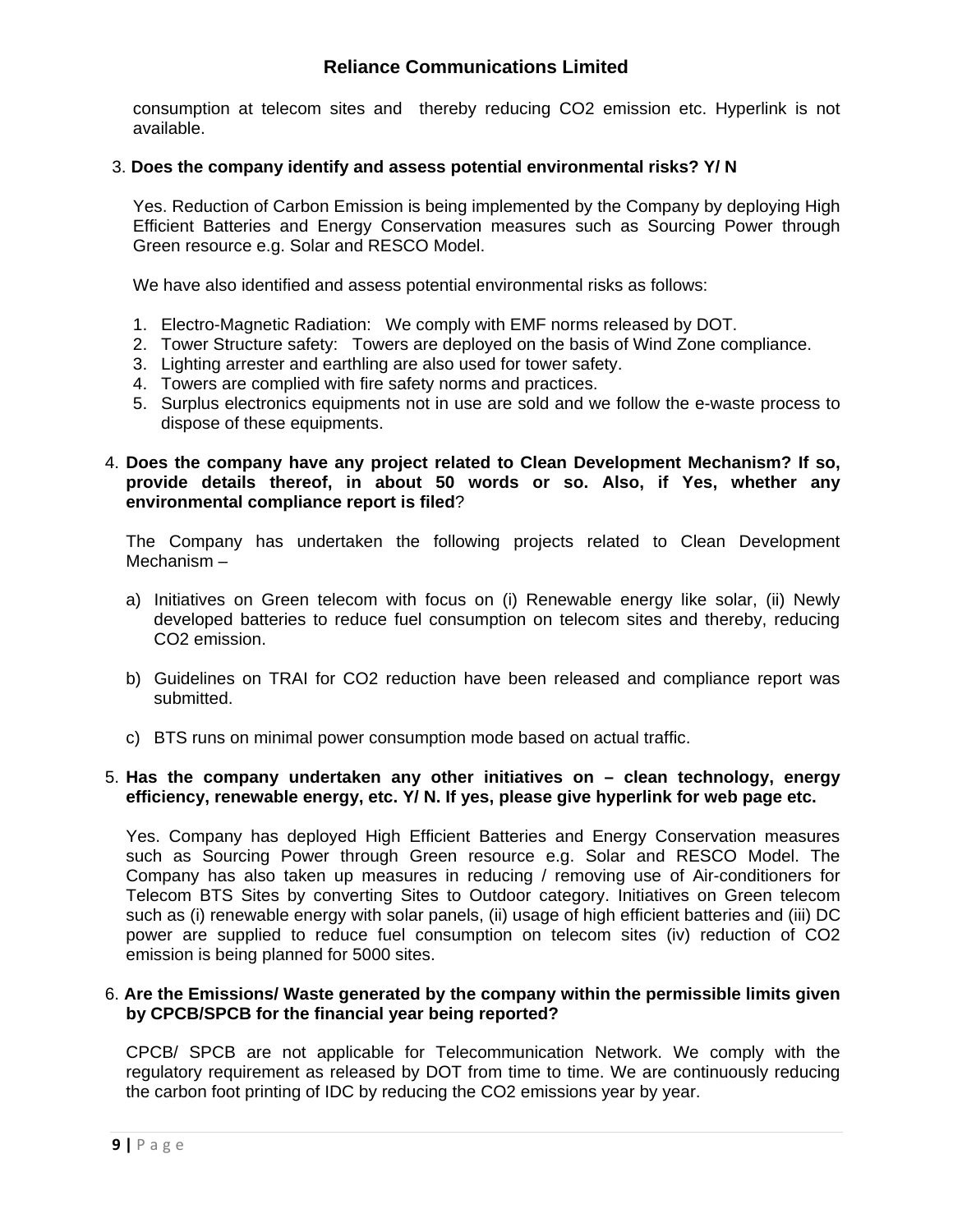7. **Number of show cause/ legal notices received from CPCB/SPCB which are pending (i.e. not resolved to satisfaction) as on end of Financial Year**.

The Company has received 6 Show Cause Notices from Punjab Pollution Control Board.

**Principle 7 Businesses, when engaged in influencing public and regulatory policy, should do so in a responsible manner.**

1. **Is your company a member of any trade and chamber or association? If Yes, Name only those major ones that your business deals with:**

 Yes, we are the members of some prestigious trade association. The major associations are as follows:

- a. Association of Unified Telecom Service Providers of India (AUSPI)
- b. Tele Management Forum
- c. Tower and Infrastructure Providers Association (TAIPA)
- d. Internet Service Providers Association of India (ISPAI)
- 2. **Have you advocated/ lobbied through above associations for the advancement or improvement of public good? Yes/No; if yes specify the broad areas (drop box: Governance and Administration, Economic Reforms, Inclusive Development Policies, Energy security, Water, Food Security, Sustainable Business Principles, Others)**

The industry associations take up the issues faced by the industry to the policy makers to enable us to provide quality telecom services to the subscribers. TAIPA has been following up on the issue of permission for towers, right of way, renewable energy etc.

# **Principle 8 Businesses should support inclusive growth and equitable development**

# 1. **Does the company have specified programmes/ initiatives/projects in pursuit of the policy related to Principle 8? If yes details thereof**.

The belief of our Founder for the Reliance Group is the beacon guiding our Business and Social Policy at Reliance Communications. The legacy of building long standing and equitable ties with all our stakeholders has been strengthened by each passing year with the company promoting and practicing its socio-economic, health and environmental initiatives so as to foster inclusive growth.

The Company has undertaken several initiatives to support inclusive growth and equitable development towards CSR Policy for social and economical development. Major initiatives are as under:

a. **PRAYAG** - Providing Grassroot Advancement to Youth Aspiring Growth.

PRAYAG offers employability skills to un or under employed peri-urban and urban slum youth in India. With a presence in 8 States, the program agenda is to "Make the Youth First Day First Hour Productive". This year, we expanded the combined capacity to extend employment based employability skills to 3090 students per annum through its Chapters spread out in Bihar, Jharkhand, Tamil Nadu, Karnataka, Maharashtra, Uttar Pradesh, Madhya Pradesh and West Bengal.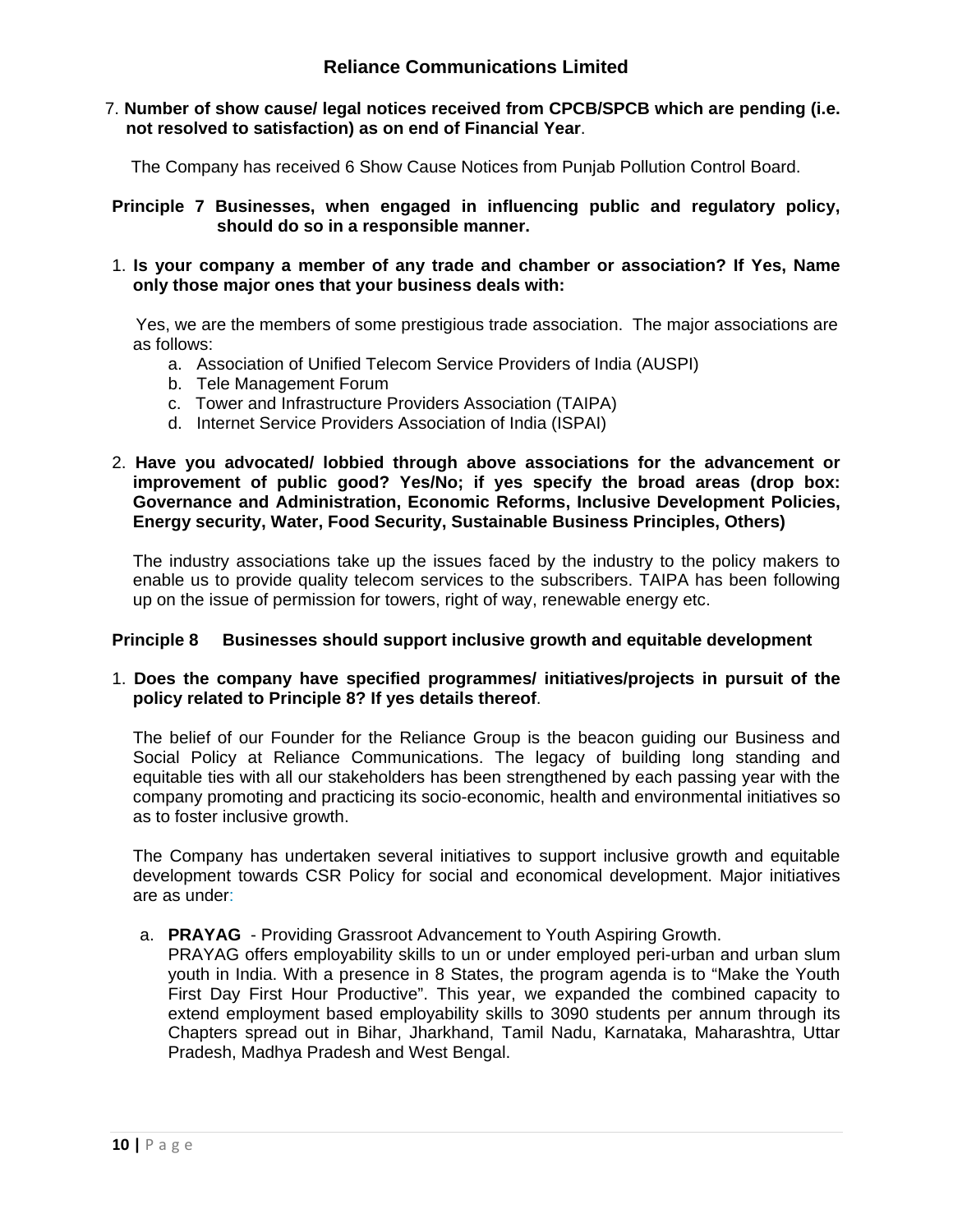## b. **Reliance ASHA**

 Reliance ASHA is Company's endeavour to create comprehensive rehabilitation opportunities for individuals with disabilities, with an agenda to facilitate their integration into the mainstream of the society. Based out of Northern India, the project create handmade paper and paper products by recycling paper and other wastes. The unit is currently extending enabling employability skills and a livelihood platform for 25 differently abled youth.

## **c. Project Swavlambhan**

 As part of our core agenda we focus on the need to create a pool of self-reliant and empowered women members through a series of interventions in the area of skill building, livelihood, awareness on women specific issues etc. The program since its inception has extended a helping hand to 90 women members by imparting skills on cutting, sewing and tailoring and thus empowering 90 families to learn skills to support themselves in an honourable manner.

## d. **Cyber Woman**

Cyber Woman is an Internet literacy programs for women from underprivileged communities. We have reached out to 1500 women from across 4 states including Bihar, Jharkhand, West Bengal and Karnataka in FY 13-14. The objective is to bridge the digital divide and extend impetus on promoting digital tools and its applications thus enabling the women from within the communities in India to effectively utilize technology for furthering their development (not just at the individual level but encompassing the Family as well) and for societal growth.

## **e. Volunteering Initiative for Developing Young Aptitude.**

VIDYA, is an employee led intervention at Reliance Communications with a mission to establish Reading Rooms in order to improve literacy levels. The project intends to reach out to ONE MILLION children from underserved communities.

Project VIDYA, focuses on establishing a learning environment for developing reading skills and cultivate and develop literacy skills in primary and secondary school children. By doing so, we believe we shall be contributing to the country's mission of making education a right for all under RTE Act.

#### **f. Run for Woman Empowerment**

Reliance Communications launched and institutionalized an annual event - "Run for Woman Empowerment" in Patna which from FY13-14, will be held in the month of March every year on the occasion of International Women's Day.

The Run was organised in the heart of Patna city on March 8, 2014, where in more than 700 women from all walks of life joined the Run for Women empowerment, prosperity and pledged their support in creating and shaping better India. Defined to create awareness on and strengthen Women Empowerment in the Bihar–Jharkhand belt, the Run is part of the larger agenda at Reliance Communication to focus on and cater to the various facets of empowerment through deployment of focused social endeavours across the year.

## **g. Blood Donation Campaigns**

Recognizing the paucity of blood, the need for creating awareness on voluntary blood donation and the voluntary donor base we have been organising blood donation campaign, wherein employees, across the Reliance Communications along with Group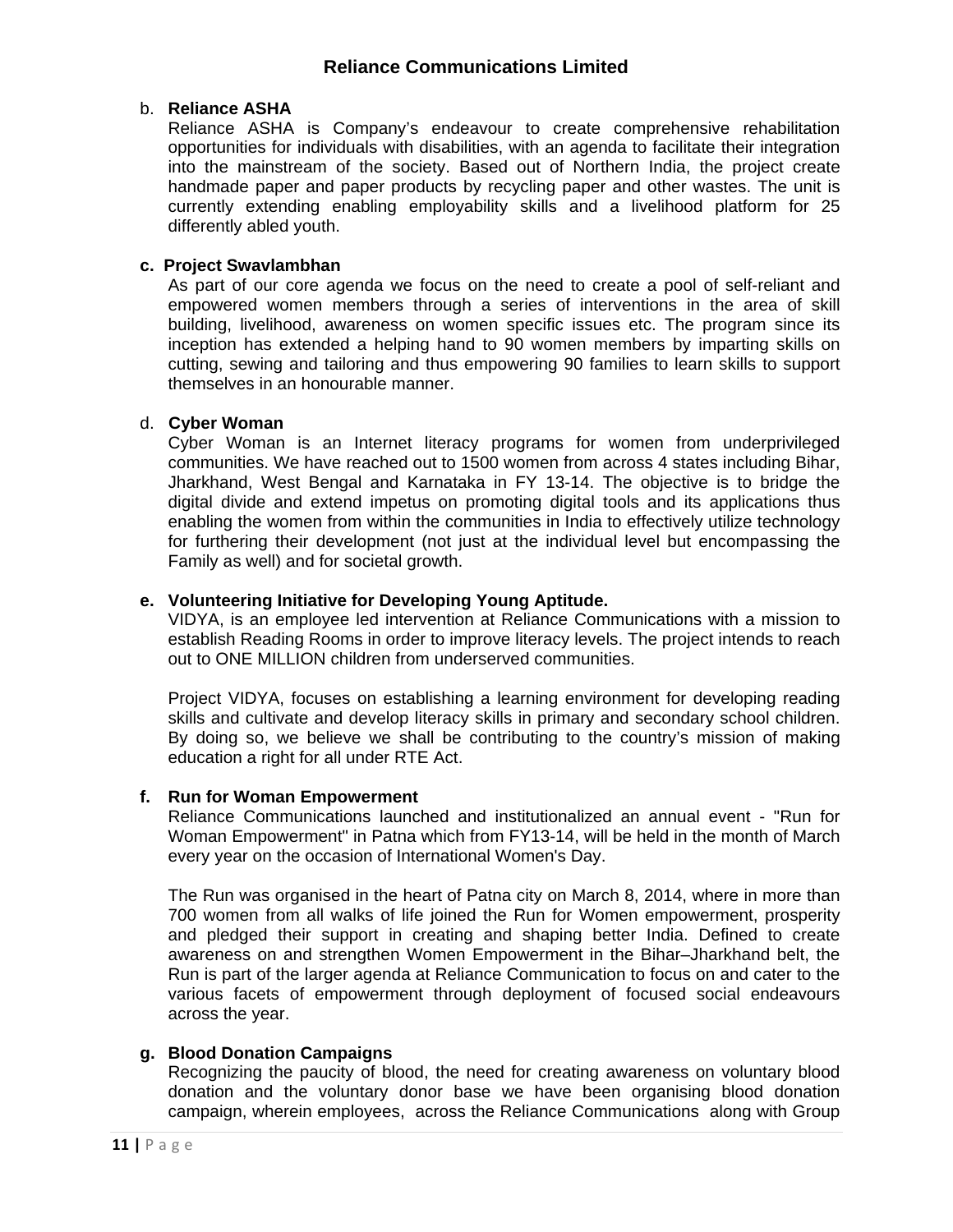have contributed more than 1.2 lakh units of blood from 100 cities over the last few years.

The campaigns are supported by national and state level Blood banks from across the country. Our focus has been on promoting the cause of Thalasseamic children and generating awareness on Thalasseamia amongst the masses and those suffering from it.

## **h. Green Mile**

 Started in year 2011-12 on the occasion of 'World Environment Day', June 5, the objective has been to build in green process across our operations. Through our efforts in partnership with our customers, we have saved more-than 1,000 trees in FY 13-14. As part of the endeavour we have been supporting the UNEP program by greening our footprints through internal process driven initiatives to external interventions on the principals of reduce, reuse, respect and recycle.

# **i. The Proscenium Repertory**

TPR as it is called is a tool to promote community development and bring about sociocultural change. It is a journey led by our employee base to creatively determine and express its social, cultural and environmental concerns and address issues of importance relevant to the community while celebrating its differences. Since its inception last December, TPR has staged 24 plays on variety of social issues including Save Girl child, Women Empowerment, Energy Conservation and Right to Vote.

TPR is an amalgamation of individuals/ group of individuals sharing a common space or interest/s. It involves collaboration between professional artists and other stakeholder groups.

# **j. Employee Volunteering**

 Employee Volunteering is integrated with the R.Com CSR framework and focuses on selfless voluntary service offered by employees with enabling support motivation and facilitation from the company.

 In the year 2013-14, 750 employees at Reliance Communications contributed their voluntary services to varied social interventions. More than 3.3 man years were extended by the employee base in the areas of health, education, employability and environment.

#### **k. Awareness Campaigns:**

 As part of the Awareness campaigns we have been creating social awareness through sending messages to our customer base across India. Over 200 million socially relevant messages to our customers pan India. Issues covered were on Save the Girl child, promoting voluntary blood donation, safety, women empowerment etc.

#### 2. **Are the programmes/ projects undertaken through in-house team/ own foundation/external NGO/government structures/any other organization?**

Driven by our belief that the whole is greater than the sum of its parts, all our CSR activities across the group are aligned under one umbrella: the Group CSR forum which is the helm for strategy, planning and integration of functional learning. The forum facilitates crossfunctional, cross-geographical learning and brings in operational and methodological efficiency at every level within the CSR ambit across the Group companies.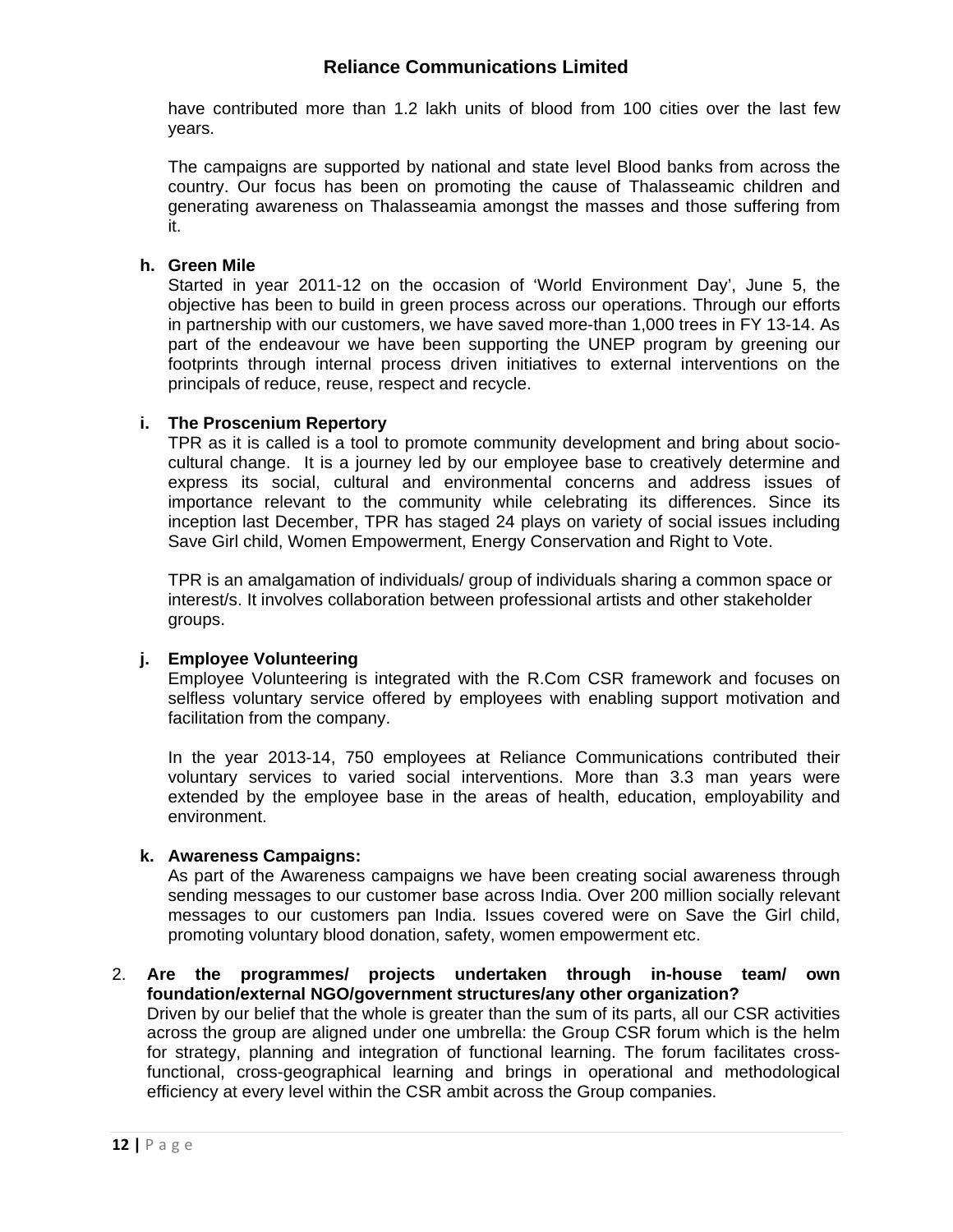We also partner with external NGO/ institutions in achieving the developmental goals, by actively engaging along with them for rolling out various social plans and interventions thus co-creating socio-economic value adds within the earmarked communities. We have a partnership with 108 organizations from across the country for the purpose of implementation support, environment building etc.

## 3. **Have you done any impact assessment of your initiative?**

With a view to enhancing the effectiveness of the CSR projects and initiatives, feedback is obtained on regular basis from the concerned stakeholders, including the target beneficiaries of the CSR projects. Feedback is collated and appropriately analysed for refining future CSR projects.

Also, impact analysis of each and every CSR activity is carried out on a regular basis.

4. **What is your company's direct contribution to community development projects-Amount in INR and the details of the projects undertaken**.

We have incurred various expenditure towards community development, education, healthcare, livelihood support, rural development, environment safety etc. aggregating to Rs. 2.71 crore during the year 2013-14.

5. **Have you taken steps to ensure that this community development initiative is successfully adopted by the community? Please explain in 50 words, or so.**  We believe in creating synergies with our partners in growth and success: the communities. We are committed to augment the overall economic and social development around the local communities where we operate by discharging our social responsibilities in a sustainable manner. This is undertaken by initiating meaningful grassroots participation with local bodies/institutions/NGOs to support and augment interventions in areas undertaking Stakeholder Engagement to identify their perceived needs. We also bring in the representatives of our beneficiary pool annually once to our offices for a day to revisit our journey and its outcomes along with other grassroot partners. This endeavor is undertaken at the Circle level across all our offices**.** 

#### **Principle 9 Businesses should engage with and provide value to their customers and consumers in a responsible manner.**

1. **What percentage of customer complaints/consumer cases are pending as on the end of financial year**.

As on 31<sup>st</sup> March, 2014, there were 1% complaints of customers pending.

#### 2. **Does the company display product information on the product label, over and above what is mandated as per local laws? Yes/No/N.A. /Remarks (additional information)**

Beyond mandatory details such as name of the company, address etc. we also display brand name / product specifications / visuals etc. on product packaging.